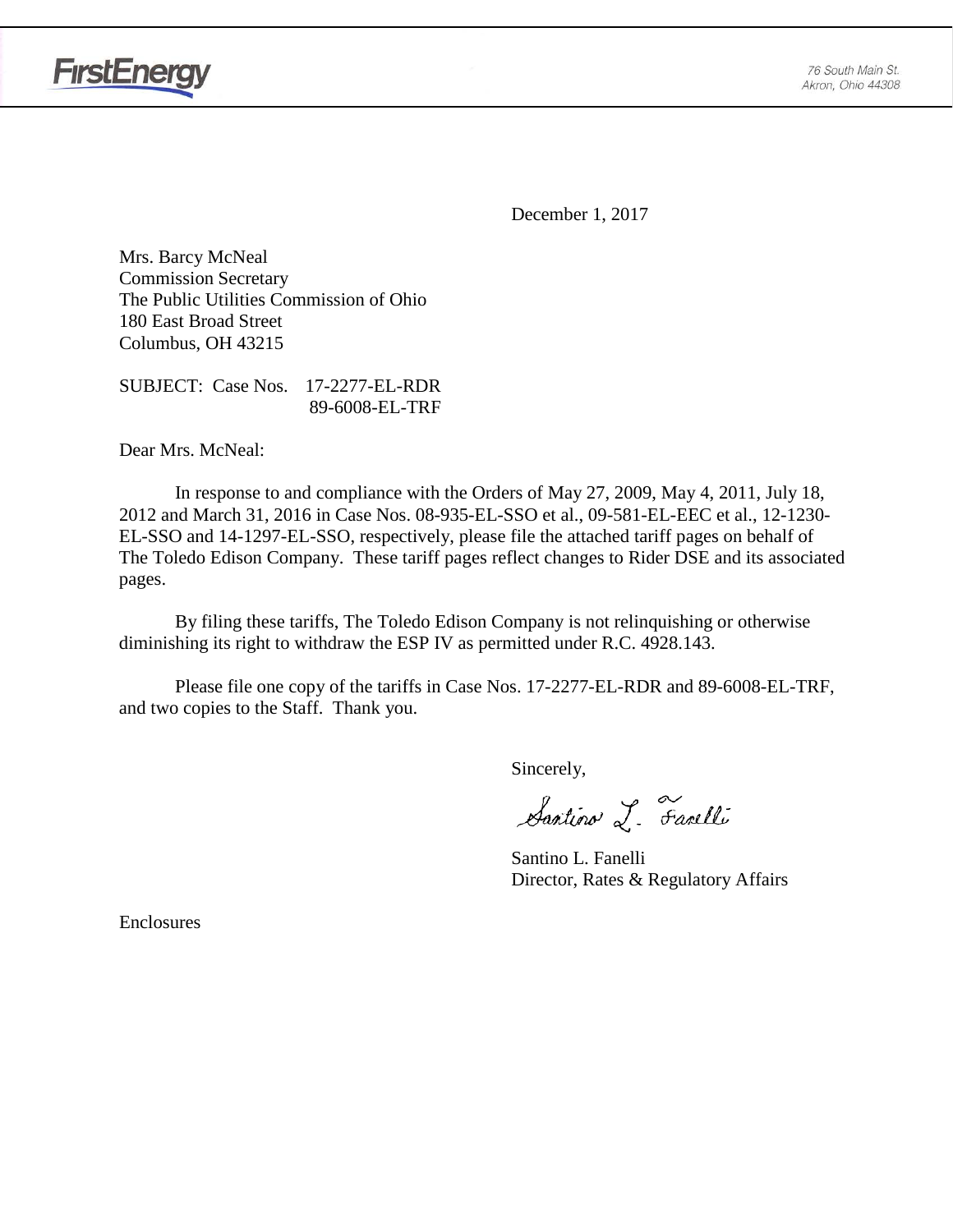#### **TABLE OF CONTENTS**

The following rates, rules and regulations for electric service are applicable throughout the Company's service territory except as noted.

|                                                      | <b>Sheet</b> | <b>Effective</b><br><b>Date</b> |
|------------------------------------------------------|--------------|---------------------------------|
| <b>TABLE OF CONTENTS</b>                             | 1            | $01 - 01 - 18$                  |
| <b>DEFINITION OF TERRITORY</b>                       | 3            | 01-23-09                        |
| <b>ELECTRIC SERVICE REGULATIONS</b>                  | 4            | 06-01-16                        |
| <b>ELECTRIC SERVICE SCHEDULES</b>                    |              |                                 |
| Residential Service (Rate "RS")                      | 10           | $01 - 23 - 09$                  |
| General Service - Secondary (Rate "GS")              | 20           | $01 - 23 - 09$                  |
| General Service - Primary (Rate "GP")                | 21           | 01-23-09                        |
| General Service - Subtransmission (Rate "GSU")       | 22           | 01-23-09                        |
| General Service - Transmission (Rate "GT")           | 23           | 01-23-09                        |
| <b>Street Lighting Provisions</b>                    | 30           | 01-23-09                        |
| Street Lighting (Rate "STL")                         | 31           | 06-01-09                        |
| Traffic Lighting (Rate "TRF")                        | 32           | 01-23-09                        |
| Private Outdoor Lighting (Rate "POL")                | 33           | 06-01-09                        |
| Experimental Company Owned LED Lighting Program      | 34           | 06-01-16                        |
| <b>MISCELLANEOUS CHARGES</b>                         | 75           | 07-05-12                        |
| <b>OTHER SERVICE</b>                                 |              |                                 |
| <b>Partial Service</b>                               | 52           | $01 - 01 - 06$                  |
| Residential Renewable Energy Credit Purchase Program | 60           | 10-01-09                        |
| <b>Cogeneration and Small Power Producer</b>         | 70           | 08-03-17                        |
| <b>Interconnection Tariff</b>                        | 76           | 05-06-16                        |

Filed pursuant to Orders dated May 27, 2009, May 4, 2011 July 18, 2012 and March 31, 2016, in Case Nos. 08-935- EL-SSO et al., 09-581-EL-EEC et al., 12-1230-EL-SSO and 14-1297-EL-SSO, respectively and Case No. 17-2277-EL-RDR, before

The Public Utilities Commission of Ohio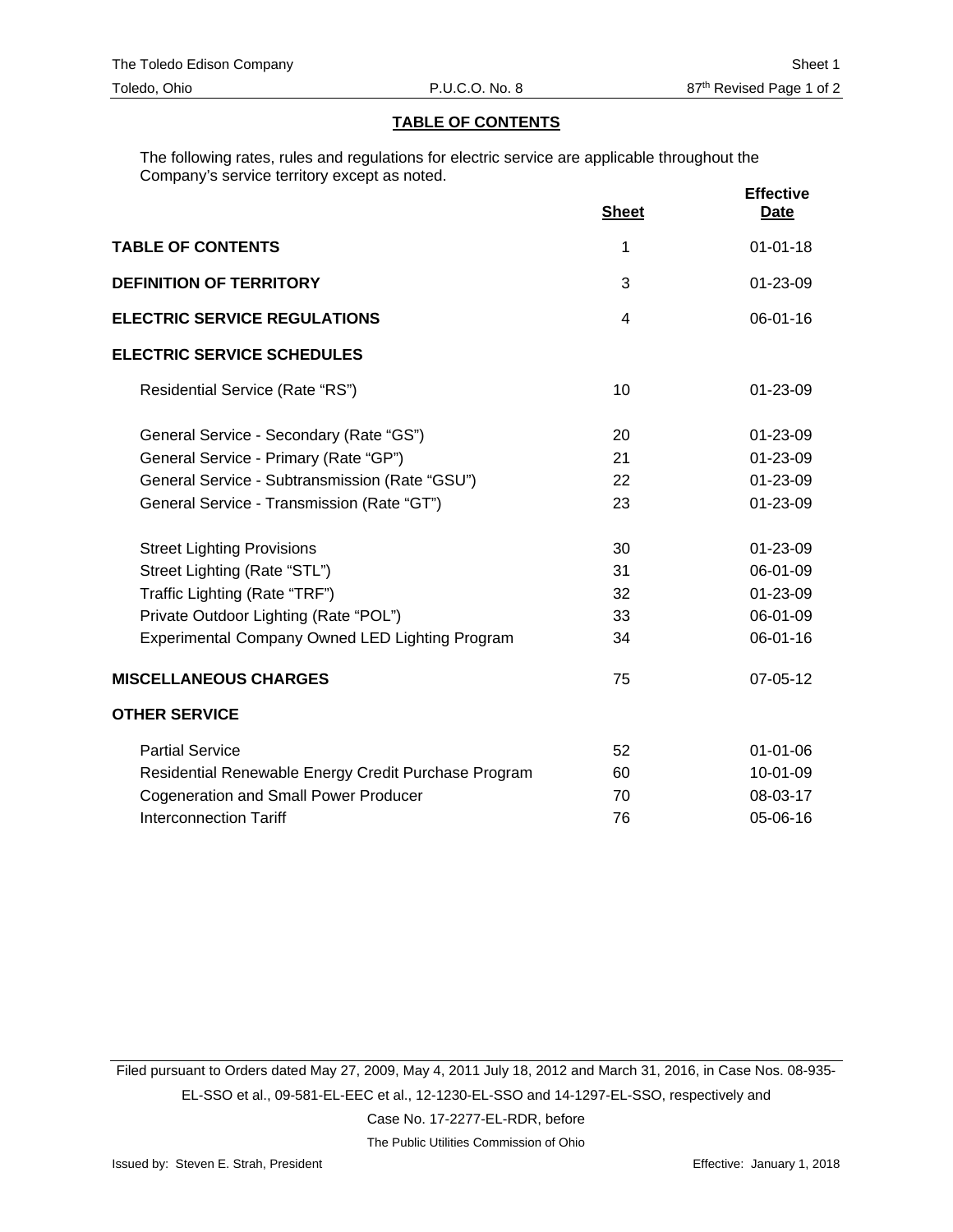#### **TABLE OF CONTENTS**

|                                                        |              | <b>Effective</b> |
|--------------------------------------------------------|--------------|------------------|
| <b>RIDERS</b>                                          | <b>Sheet</b> | Date             |
| Summary                                                | 80           | $01 - 01 - 17$   |
| <b>Residential Distribution Credit</b>                 | 81           | $05 - 21 - 10$   |
| <b>Transmission and Ancillary Services</b>             | 83           | 09-10-10         |
| <b>Alternative Energy Resource</b>                     | 84           | $01 - 01 - 18$   |
| <b>School Distribution Credit</b>                      | 85           | 06-01-09         |
| <b>Business Distribution Credit</b>                    | 86           | 01-23-09         |
| <b>Hospital Net Energy Metering</b>                    | 87           | 10-27-09         |
| Economic Development (4a)                              | 88           | 01-23-09         |
| <b>Universal Service</b>                               | 90           | $01 - 01 - 18$   |
| State kWh Tax                                          | 92           | 01-23-09         |
| <b>Net Energy Metering</b>                             | 93           | 10-27-09         |
| Delta Revenue Recovery                                 | 96           | $01 - 01 - 18$   |
| Demand Side Management                                 | 97           | $01 - 01 - 16$   |
| Reasonable Arrangement                                 | 98           | 06-01-09         |
| <b>Distribution Uncollectible</b>                      | 99           | $01 - 01 - 18$   |
| Economic Load Response Program                         | 101          | 06-01-16         |
| <b>Generation Cost Reconciliation</b>                  | 103          | $01 - 01 - 18$   |
| Fuel                                                   | 105          | 12-14-09         |
| Advanced Metering Infrastructure / Modern Grid         | 106          | $01 - 01 - 18$   |
| Line Extension Cost Recovery                           | 107          | $01 - 01 - 15$   |
| <b>Delivery Service Improvement</b>                    | 108          | $01 - 01 - 12$   |
| <b>PIPP Uncollectible</b>                              | 109          | $01 - 01 - 18$   |
| Non-Distribution Uncollectible                         | 110          | $01 - 01 - 18$   |
| <b>Experimental Real Time Pricing</b>                  | 111          | 06-01-17         |
| <b>Experimental Critical Peak Pricing</b>              | 113          | 06-01-17         |
| <b>Generation Service</b>                              | 114          | 06-01-17         |
| Demand Side Management and Energy Efficiency           | 115          | $01 - 01 - 18$   |
| <b>Economic Development</b>                            | 116          | $01 - 01 - 18$   |
| <b>Deferred Generation Cost Recovery</b>               | 117          | 06-01-09         |
| Deferred Fuel Cost Recovery                            | 118          | 06-21-13         |
| Non-Market-Based Services                              | 119          | 03-01-17         |
| <b>Residential Deferred Distribution Cost Recovery</b> | 120          | $01 - 01 - 12$   |
| Non-Residential Deferred Distribution Cost Recovery    | 121          | $01 - 01 - 12$   |
| <b>Residential Electric Heating Recovery</b>           | 122          | $01 - 01 - 18$   |
| <b>Residential Generation Credit</b>                   | 123          | $10 - 31 - 17$   |
| <b>Delivery Capital Recovery</b>                       | 124          | 12-01-17         |
| Phase-In Recovery                                      | 125          | $01 - 01 - 18$   |
| <b>Government Directives Recovery</b>                  | 126          | 06-01-16         |
| Automated Meter Opt Out                                | 128          | $01 - 01 - 15$   |
| <b>Ohio Renewable Resources</b>                        | 129          | 06-01-16         |
| Commercial High Load Factor Experimental TOU           | 130          | 06-01-17         |
| <b>Distribution Modernization</b>                      | 132          | $01 - 01 - 18$   |

Filed pursuant to Orders dated May 27, 2009, May 4, 2011 July 18, 2012 and March 31, 2016, in Case Nos. 08-935-

EL-SSO et al., 09-581-EL-EEC et al., 12-1230-EL-SSO and 14-1297-EL-SSO, respectively and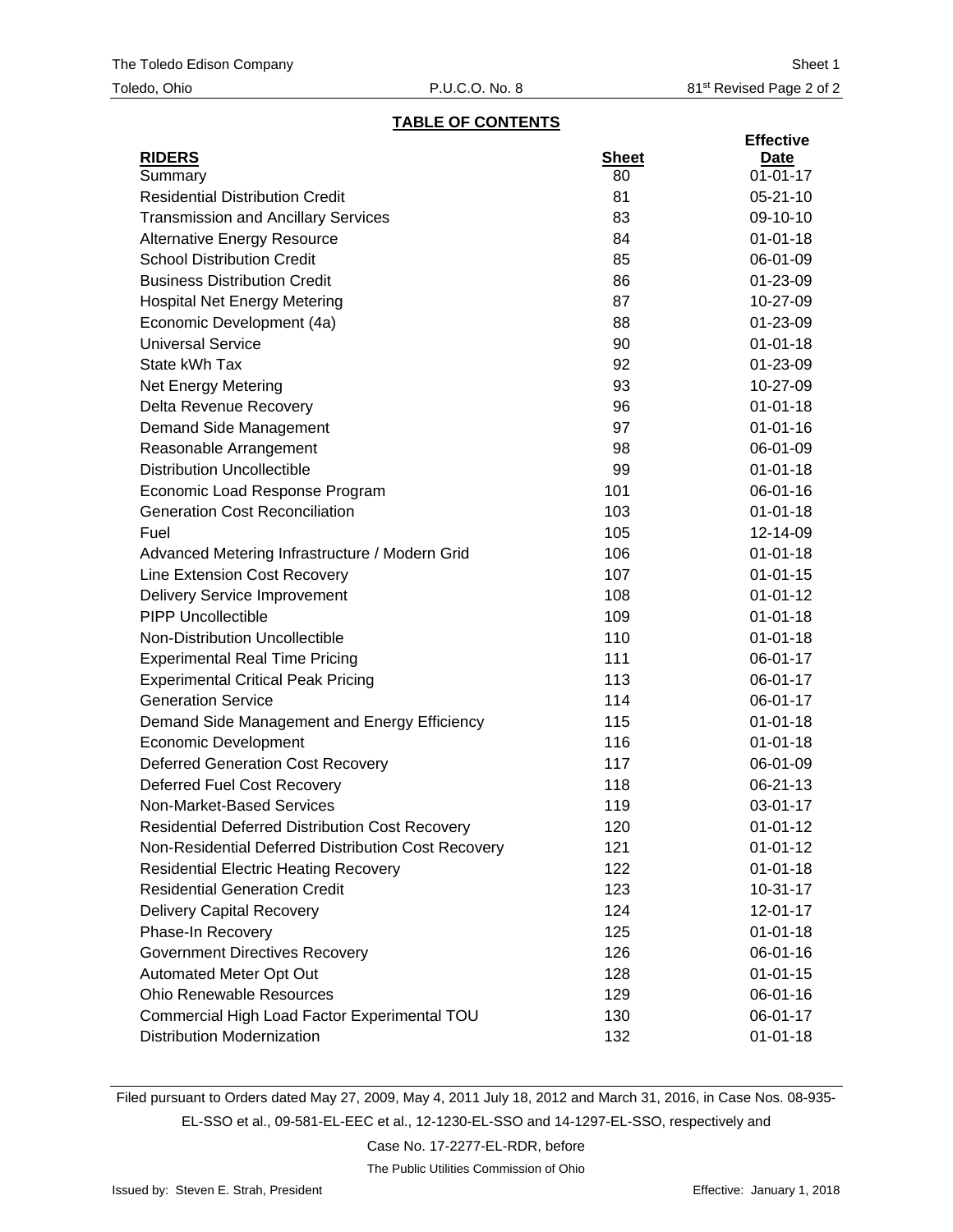#### **RIDER DSE**

# **Demand Side Management and Energy Efficiency Rider**

The Company reserves the right to revise such schedule consistent with the Commission's final rules, which may include modification or deletion of all or portions of this schedule.

## **APPLICABILITY:**

Applicable to any customer that takes electric service under the Company's rate schedules. The following charges will apply, by rate schedule, effective for service rendered beginning January 1, 2018, for all kWhs per kWh:

| $0.6331$ ¢ |
|------------|
|            |
| 0.3928c    |
| $0.3275$ ¢ |
| 0.29226    |
| 0.1812¢    |
| 0.0432c    |
| $-0.03556$ |
| 0.0000C    |
|            |

## **PROVISIONS:**

- 1. The DSE1 charges set forth in this Rider recover costs incurred by the Company associated with customers taking service under the Economic Load Response Rider (ELR).
- 2. The DSE2 charges set forth in this Rider recover costs incurred by the Company associated with the programs that may be implemented by the Company to secure compliance with the, energy efficiency and peak demand reduction requirements in Section 4928.66, Revised Code through demandresponse programs, energy efficiency programs, peak demand reduction programs, and self-directed demand-response, energy efficiency or other customer-sited programs. The costs initially deferred by the Company and subsequently fully recovered through this Rider will be all program costs, including but not limited to any customer incentives or rebates paid, applicable carrying costs, all reasonable administrative costs to conduct such programs, lost distribution revenues resulting from the implementation of such programs, and any performance incentives such as shared savings.

# **RIDER UPDATES:**

1. The DSE1 charges set forth in this Rider shall be updated semi-annually. No later than December 1st and June 1st of each year, the Company shall file with the PUCO a request for approval of the Rider charges which, unless otherwise ordered by the PUCO, shall become effective on a service rendered basis on January 1st and July 1st of each year.

Filed pursuant to Orders dated May 27, 2009, May 4, 2011 July 18, 2012 and March 31, 2016, in Case Nos. 08-935- EL-SSO et al., 09-581-EL-EEC et al., 12-1230-EL-SSO and 14-1297-EL-SSO, respectively and

Case No. 17-2277-EL-RDR, before

The Public Utilities Commission of Ohio